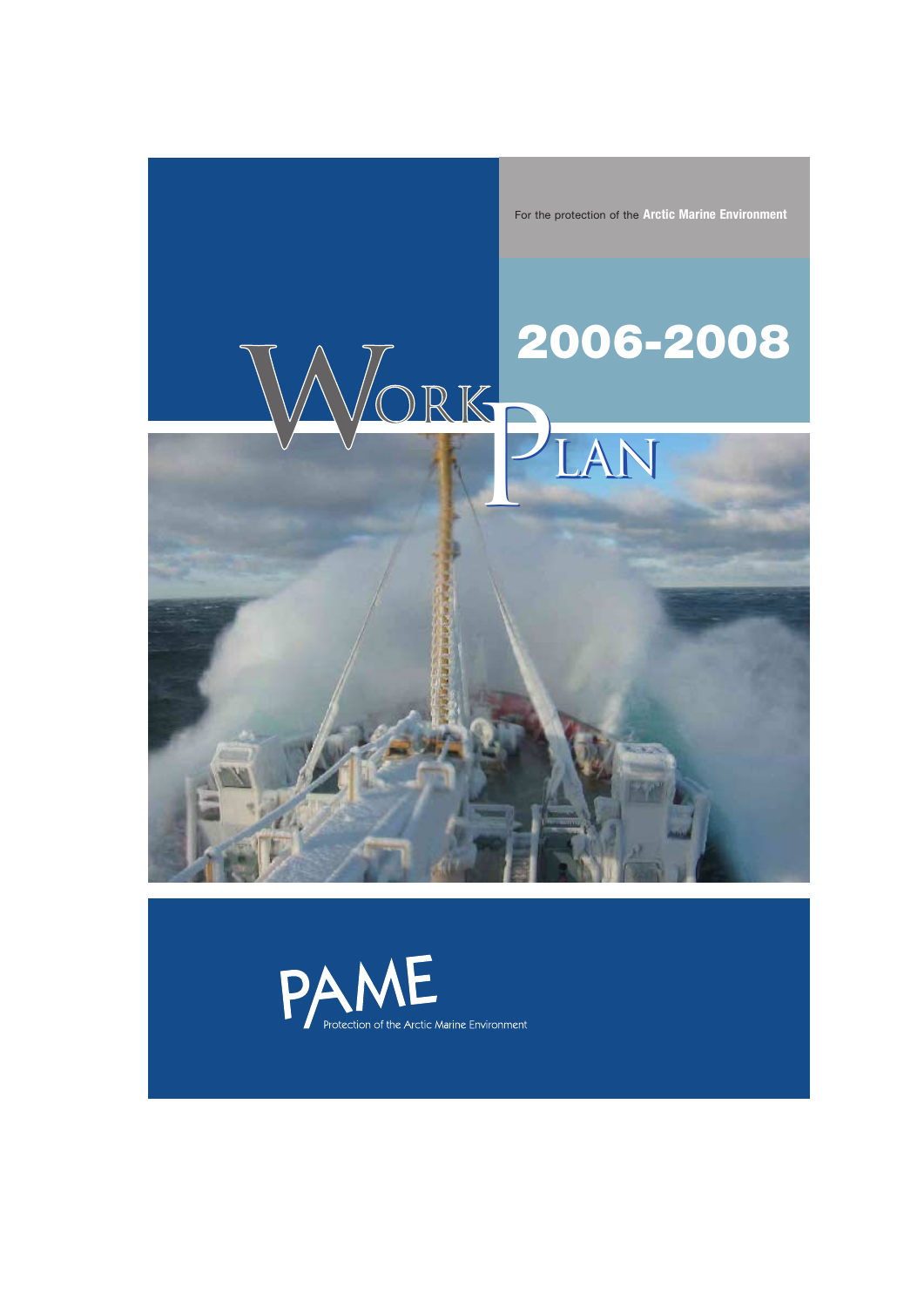

### **Work Plan 2006-2008**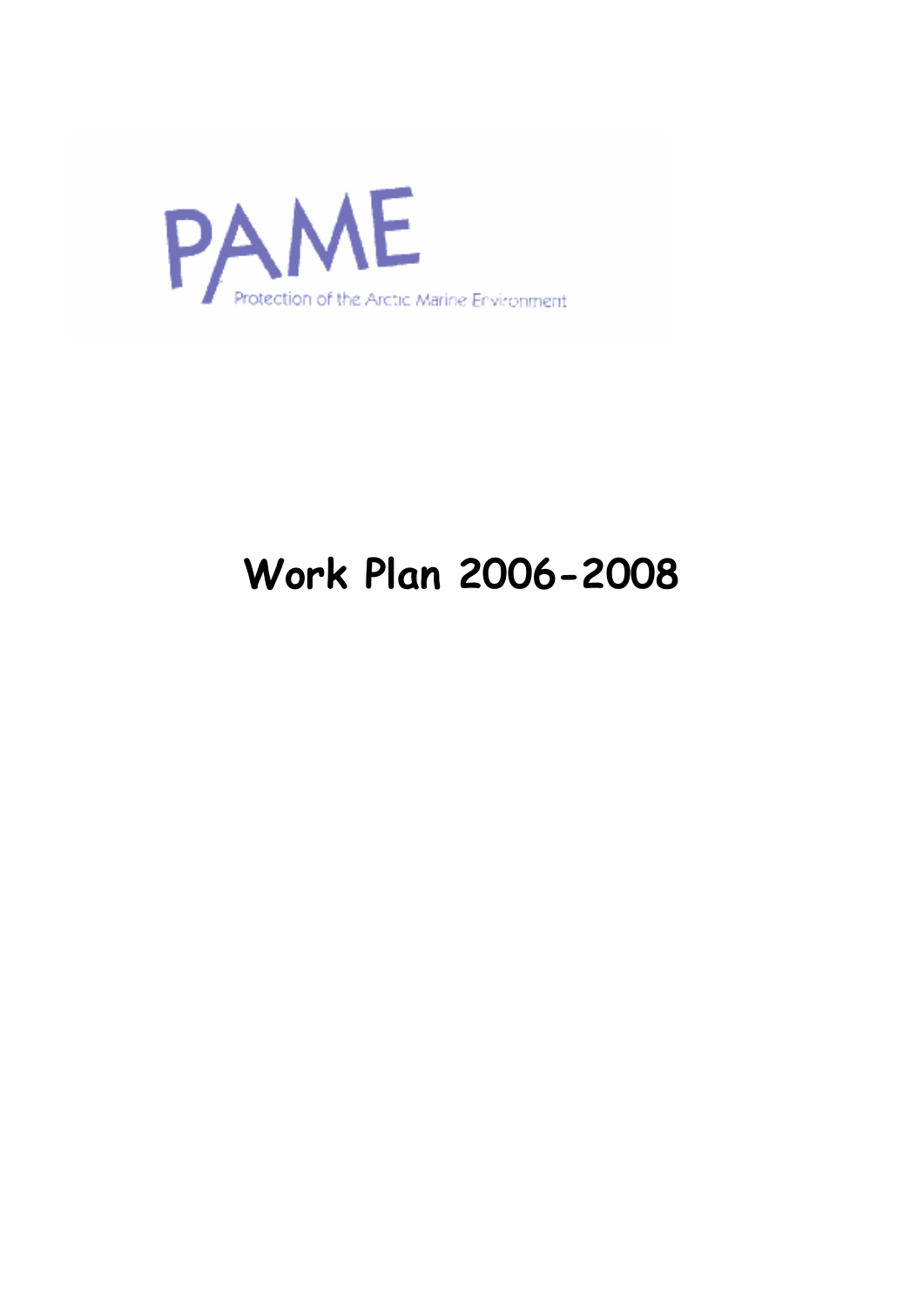#### **Preface:**

The purpose of the PAME Work Plan is to provide a framework for PAME´s work related to the protection of the Arctic marine environment for the period of 2006 – 2008.

PAME´s Working Group activities are directed towards protection of the Arctic marine environment. PAME consists of National Representatives responsible for its work in their respective countries. Permanent Participants, representing Arctic indigenous groups, also participate in PAME, as well as representatives of several observer countries and interested organisations. PAME provides a unique forum for collaboration on a wide range of Arctic marine environment issues.

The PAME Working Group generally meets twice a year to assess progress and advance its work. PAME is headed by a chair and vice-chair, which rotate among the Arctic countries and is supported by an International Secretariat. PAME reports to the Senior Arctic Officials, and through them, to the Ministers of the Arctic Council that meets every two years.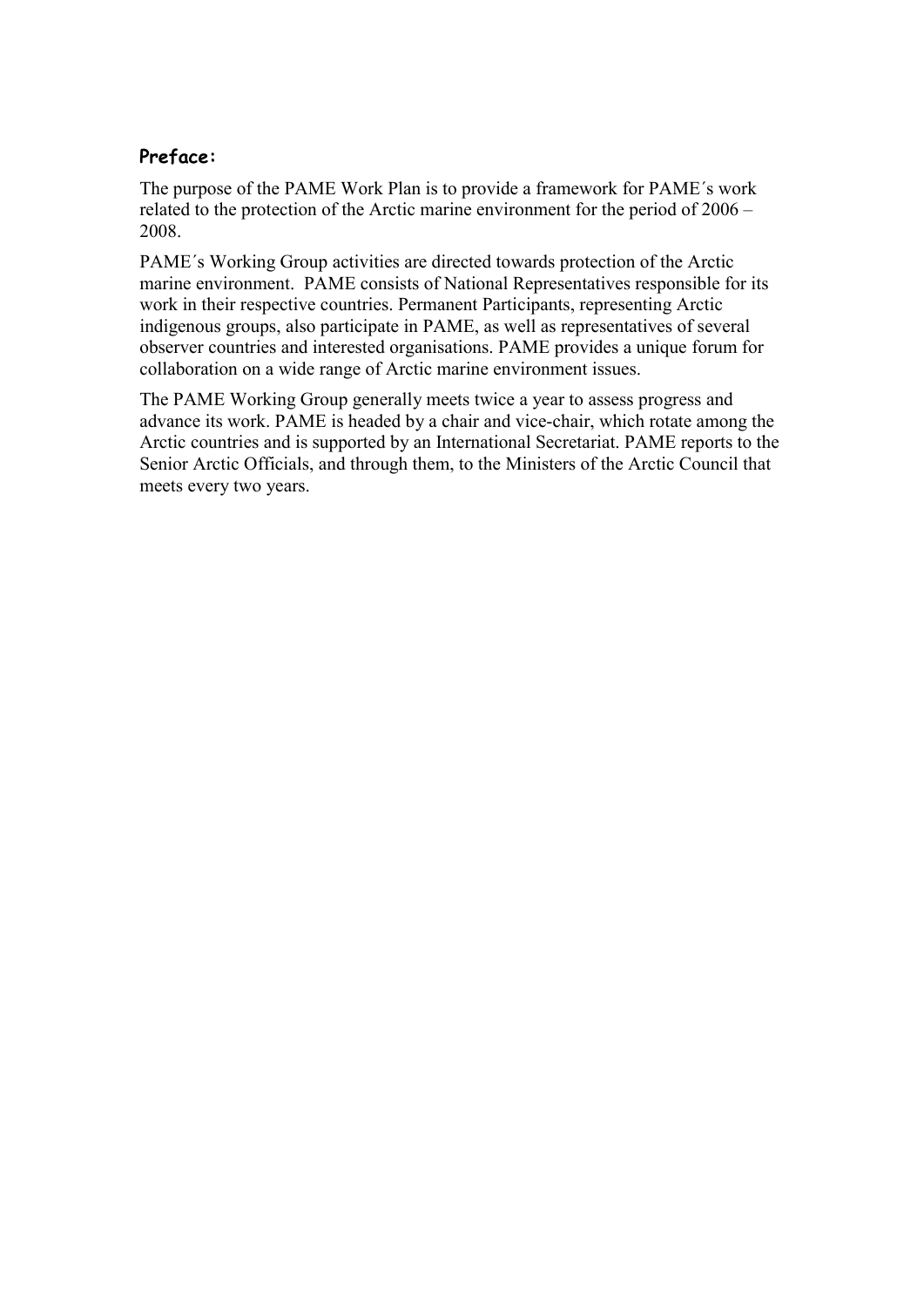#### TABLE OF CONTENT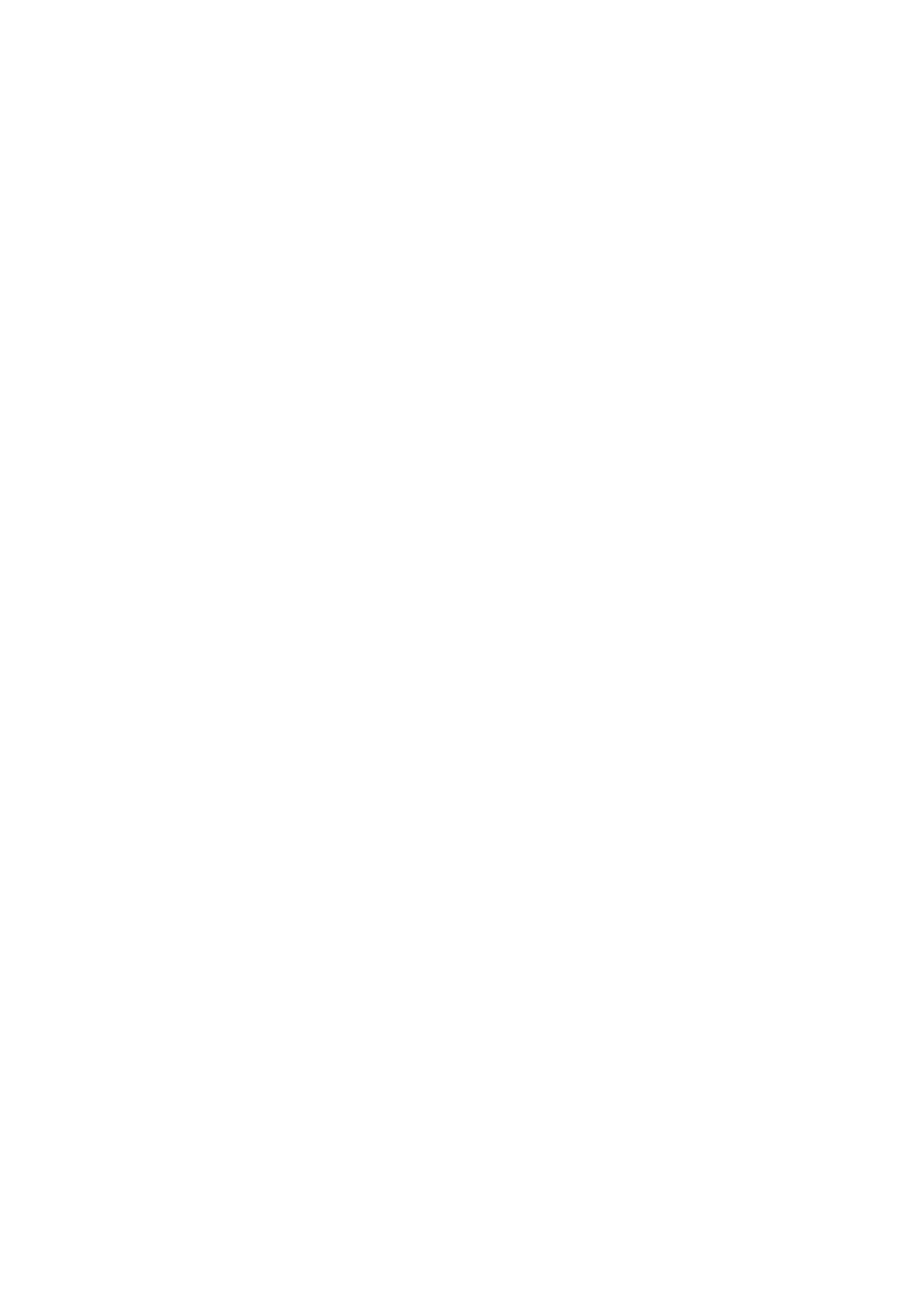#### **INTRODUCTION**

The PAME working group addresses policy and non-emergency pollution prevention and control measures related to the protection of the Arctic marine environment from land and sea-based activities.

The PAME Work Plan 2006 – 2008 was developed according to its mandate and agreed priorities and identifies 3 objectives followed by a set of specific actions which in most instances represent a continuation of ongoing activities. This Work Plan is in line with the implementation of specific strategic actions of the Arctic Marine Strategic Plan (2004) that outlines the overall direction of the Arctic Council for the protection of the Arctic marine environment.

#### **OBJECTIVES AND ACTIONS**

#### **OBJECTIVE I:**

**Improve knowledge and respond to emerging knowledge of the Arctic marine environment** 

#### **RATIONALE:**

Scientific findings (e.g. IPCC and ACIA) note that the present findings of declining sea ice in the Arctic is expected to accelerate and ACIA projects in its Key Finding No. 6 that: *Sea ice is very likely to lengthen the navigation season and increase marine access to the Arctic´s natural resources.*

Increased economic activity together with the projected retreat of Arctic sea ice presents several plausible futures for the Arctic's regional seas, Northern Sea Route, the Northwest Passage, and the central Arctic Ocean. Continued sea ice reductions will likely lengthen the navigation season in all regions and increase marine access to the Arctic's natural resources. Activities such as development of hydrocarbon and mineral resources, cruise ship tourism and commercial fishing are expected to expand with increased accessibility and marine transportation in the Arctic. This may require greater infrastructure support and may pose increased environmental risks to the Arctic marine environment and its ecological processes, including the introduction of alien species and potential for pollution.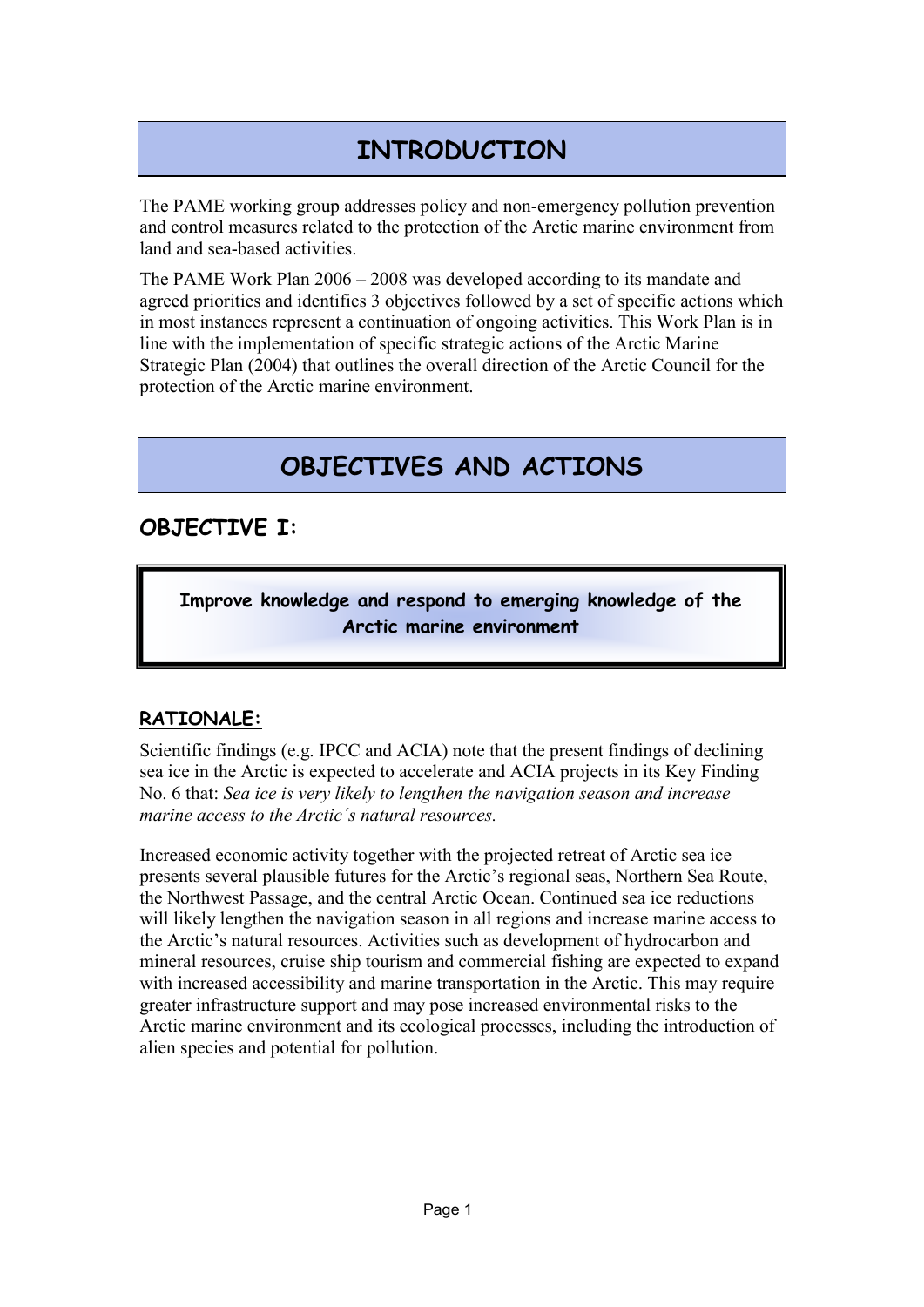#### **ACTIONS:**

| <b>Actions</b>                                                                                                                                                                                                                                                                                                                                                                 | <b>Activities</b>                                                                                                                                                                                                                                                                                                                                                                                                                                                                                                                                                                                                                                                                                                                                                                                                                                                                                                                                                                                | Lead                                                         |
|--------------------------------------------------------------------------------------------------------------------------------------------------------------------------------------------------------------------------------------------------------------------------------------------------------------------------------------------------------------------------------|--------------------------------------------------------------------------------------------------------------------------------------------------------------------------------------------------------------------------------------------------------------------------------------------------------------------------------------------------------------------------------------------------------------------------------------------------------------------------------------------------------------------------------------------------------------------------------------------------------------------------------------------------------------------------------------------------------------------------------------------------------------------------------------------------------------------------------------------------------------------------------------------------------------------------------------------------------------------------------------------------|--------------------------------------------------------------|
| Conduct a<br>1.<br>comprehensive<br>circumpolar<br>assessment of current<br>and future Arctic<br>shipping including<br>economic, social and<br>environmental<br>impacts.<br>Final report from this<br>assessment will be<br>presented to the 6 <sup>th</sup><br>Arctic Council<br>Ministerial in Autumn<br>2008<br>(From sections $7.1.4$ ;<br>7.2.2 and 7.2.6 in the<br>AMSP) | ➤<br>Conduct a survey of marine activity for 2004<br>that will be provided by the six Arctic coastal<br>states.<br>➤<br>Conduct a survey of the regions of indigenous<br>Arctic marine use including hunting, fishing,<br>transport and other critical uses of the Arctic<br>Ocean.<br>➤<br>Conduct a series of Town Hall Meetings<br>throughout the Arctic to gather critical local and<br>regional information about the concerns,<br>interests, and ideas of Arctic residents.<br>➤<br>Based on ACIA and regional economic<br>analyses, project the level of marine activity for<br>2020 and 2050.<br>➤<br>Determine current and future social, economic,<br>and environmental impacts of current and future<br>Arctic marine activity.<br>➤<br>Conduct studies on risk, accident scenarios and<br>responses to future Arctic marine activity.<br>➤<br>Develop a of list of key AMSA findings and<br>recommendations for PAME, the Member States<br>and the international maritime community. | <b>CANADA</b><br><b>FINLAND</b><br><b>USA</b>                |
| Continue to respond<br>2.<br>to the Arctic Climate<br><b>Impact Assessment</b><br>(ACIA) taking<br>account of new<br>information on<br>climate change.<br>(From section $7.2.1$ in the<br>AMSP)                                                                                                                                                                                | Monitor and consider any new climate change<br>information to determine additional activities to be<br>included in future workplans of PAME.                                                                                                                                                                                                                                                                                                                                                                                                                                                                                                                                                                                                                                                                                                                                                                                                                                                     | <b>PAME</b><br>Chair/Secretariat                             |
| Responding to the<br>3.<br>Arctic Council<br>Assessment of<br>Potential Impacts of<br>Oil and Gas Activities<br>in the Arctic.                                                                                                                                                                                                                                                 | ≻<br>Review the findings and recommendations of<br>the Arctic Council oil and gas assessment as it<br>related to marine protection from the<br>environmental impacts of oil and gas activities.<br>⋗<br>Examine the adequacy of Arctic Council<br>guidelines related to the prevention of marine<br>environmental impacts of oil and gas activities<br>in light of the Council's oil and gas assessment<br>and in keeping with the review cycle approved<br>by the Council.<br>Organize a workshop to assess the<br>➤<br>implementation of the Arctic Council Oil and<br>Gas Guidelines, and whether there are gaps and                                                                                                                                                                                                                                                                                                                                                                          | <b>PAME</b><br>Chair/Secretariat<br><b>USA</b><br><b>USA</b> |
|                                                                                                                                                                                                                                                                                                                                                                                | a need to update in light of the findings and<br>recommendations of the Arctic Council Marine<br>Strategic Plan and Oil and Gas Assessment                                                                                                                                                                                                                                                                                                                                                                                                                                                                                                                                                                                                                                                                                                                                                                                                                                                       |                                                              |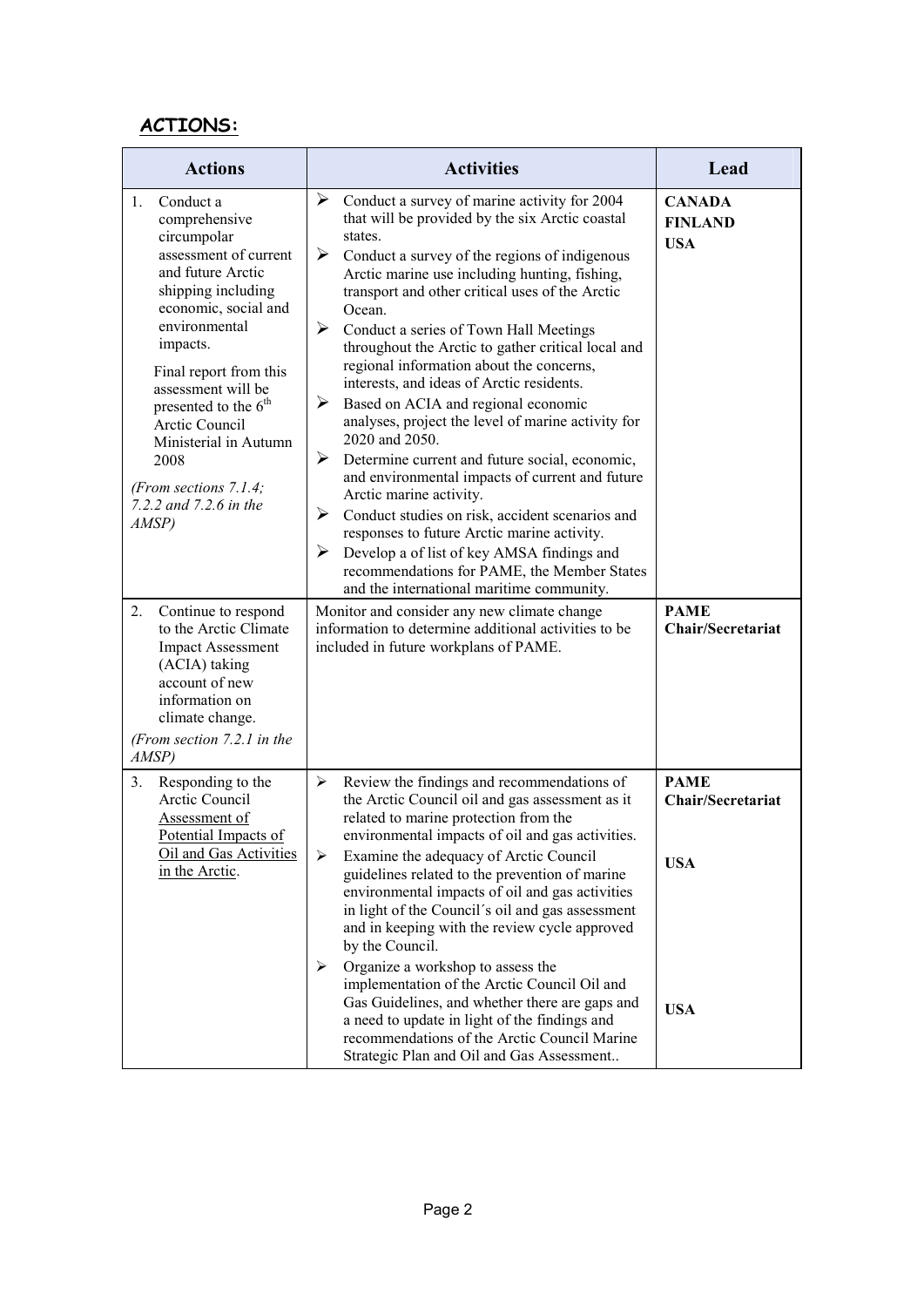|                  | <b>Actions</b>                                                                                                                                                                                             | <b>Activities</b>                                                                                                                                                                                                                 | Lead          |
|------------------|------------------------------------------------------------------------------------------------------------------------------------------------------------------------------------------------------------|-----------------------------------------------------------------------------------------------------------------------------------------------------------------------------------------------------------------------------------|---------------|
| $\overline{4}$ . | Continue the<br>assessment of existing<br>measures for port<br>reception facilities for<br>ship-generated waste<br>and cargo residues<br>(PRF-Norway)<br>(From sections 7.2.4 and<br>7.2.6 in the $AMSP$ ) | Phase $2$ – Identify gaps in existing coverage and<br>possible improvements in availability and incentives<br>for delivery.<br><u>Phase <math>3</math></u> – Develop proposal for common guidelines<br>based on the gap analysis. | <b>NORWAY</b> |

#### **OBJECTIVE II:**

**Determine the adequacy of applicable international/regional commitments and promote their implementation and compliance** 

#### **RATIONALE:**

Promote the implementation and compliance of applicable international instruments and governmental commitments through increased coordination and collaboration and trends towards integrated approaches such as ecosystem approaches in addressing the challenges of coastal and marine environment. An integrated ecosystem approach to management requires that development activities be coordinated in a way that minimizes their impact on the environment and integrates thinking across environmental, socio-economic, political and sectoral realms.

The Arctic Council has an opportunity to provide international leadership on the global sustainable development agenda through the adoption and application of an integrated, ecosystem-based approach to managing the Arctic marine environment.

The *Arctic RPA* serves to bridge the gap between the global agreement and the national plans that give it substance and recognizes and supports sub-regional and national efforts in the Arctic for the protection of the marine and coastal environment from land-based activities. It has been successfully used to assist in addressing pollution form land-based activities. Canada, Finland, Iceland and Russia have found the *Arctic RPA* approach helpful in developing their National Programme of Action (NPAs). Further, Russia used the RPA to support an application for the GEF/UNEP Russian NPA-Arctic Project funding.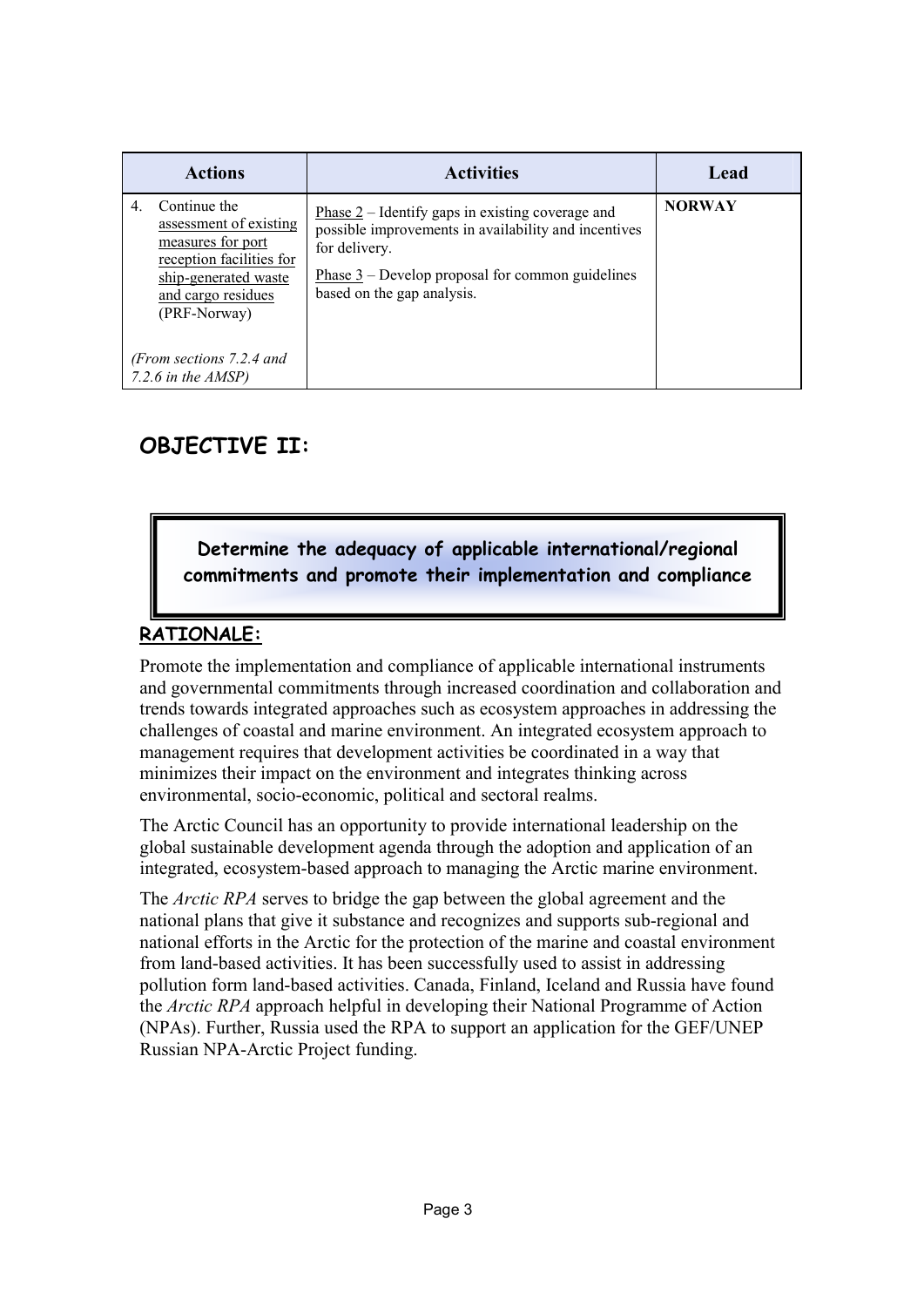#### **ACTIONS:**

| <b>Actions</b>                                                                                                                                                                                                                           | <b>Activities</b>                                                                                                                                                                                                                                                                                                                                                                                                                                                                                                                                                                                                                                                                                                                           | Lead                                                              |
|------------------------------------------------------------------------------------------------------------------------------------------------------------------------------------------------------------------------------------------|---------------------------------------------------------------------------------------------------------------------------------------------------------------------------------------------------------------------------------------------------------------------------------------------------------------------------------------------------------------------------------------------------------------------------------------------------------------------------------------------------------------------------------------------------------------------------------------------------------------------------------------------------------------------------------------------------------------------------------------------|-------------------------------------------------------------------|
| 1.<br>Apply the ecosystem<br>approach.<br>This work will be<br>carried out in<br>collaboration with<br>other Arctic Council<br>working groups, in<br>particular AMAP and<br>CAFF.<br>(From section 7.3.2)<br>and $7.4.3$ in the $AMSP$ ) | ➤<br>Initiate by correspondance review of the<br>indicator suites for assessing and monitoring the<br>changing states of the LMEs of the Arctic based<br>on productivity, fish and fisheries, pollution and<br>ecosystem health, socioeconomics, and<br>governance.<br>$\blacktriangleright$<br>As a follow on to the presentation on Arctic<br>LMEs, made during the Feb 2006 meeting of the<br>American Association for the Advancment of<br>Science encourage the preparation for peer<br>review and publication of a volume on the<br>changing conditions of LMEs of the Arctic for<br>publication in the Elsevier Science LME series.<br>➤<br>Organize a session on Arctic LMEs for the<br>Second Global Conference on LMEs to be held | <b>USA</b><br><b>CANADA</b><br><b>NORWAY</b> (to be<br>confirmed) |
|                                                                                                                                                                                                                                          | in Qingdao, China, Sep 11-13, 2007.<br>➤<br>Develop the LME approach for pilot assessment<br>and management projects for the Arctic, for<br>example the West Bering Sea, the Barents Sea<br>and the Beaufort Sea.                                                                                                                                                                                                                                                                                                                                                                                                                                                                                                                           |                                                                   |
| Review and update the<br>2.<br>Regional Programme<br>of Action (RPA) and<br>expand where<br>necessary, taking into<br>account new<br>information since<br>1997.<br>(From section $7.3.3$ in<br>the AMSP)                                 | Prepare a Terms of Reference, including reference to<br>engagement of other Arctic Council working groups<br>and other relevant organizations<br>Prepare a draft updated RPA:<br>for PAME review and discussion<br>➤<br>$\blacktriangleright$<br>to present to other Arctic Council working<br>groups<br>$\blacktriangleright$<br>to finalize an updated RPA<br>Finalize an updated RPA and<br>forward to SAOs and Ministers for approval in 2008.                                                                                                                                                                                                                                                                                          | <b>CANADA</b><br><b>ICELAND</b>                                   |
|                                                                                                                                                                                                                                          | Facilitate technical cooperation for Russian<br>Federation's activities aimed at protecting the Arctic<br>marine environment (From section 7.5.3 in the<br>AMSP) and continue support for Russian NPA<br>Arctic. The exact nature of future cooperation will be<br>determined on the basis of opportunities identified.                                                                                                                                                                                                                                                                                                                                                                                                                     | <b>RUSSIA</b><br><b>PAME</b><br>Chair/Secretariat                 |